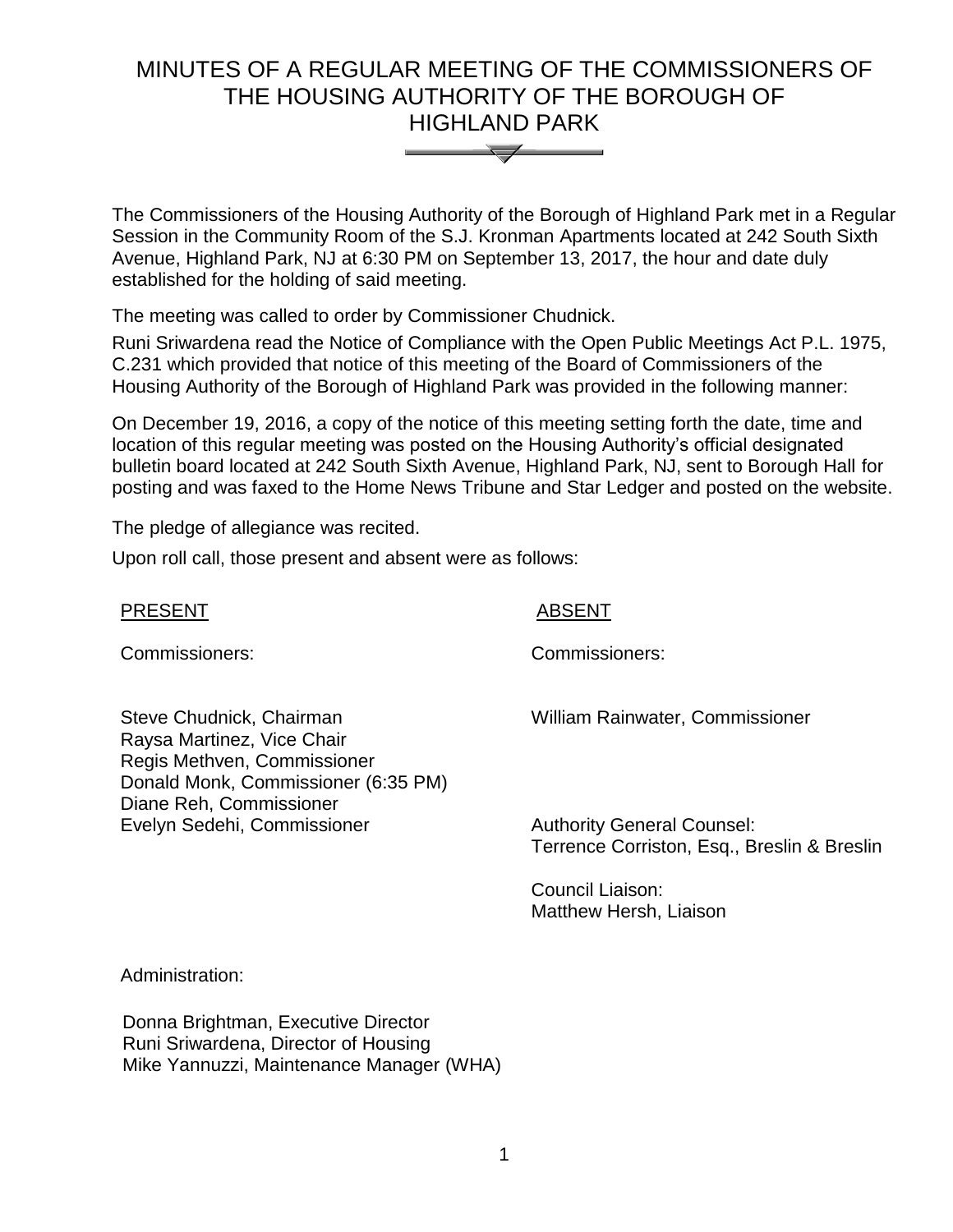# Minutes:

A motion to approve the minutes of the special meeting held on August 23, 2017 was made by Commissioner Sedehi and seconded by Commissioner Reh.

| <b>ROLL CALL:</b> | Chudnick Martinez Methven Monk Rainwater Reh Sedehi |
|-------------------|-----------------------------------------------------|
| AYES:             | Martinez Methven Monk Reh Sedehi                    |
| NAYS:             | <b>None</b>                                         |
| Abstain:          | Chudnick                                            |
| Absent:           | Rainwater                                           |

The Chair thereupon declared said motion approved.

Public Comment I - None

Communications - None

# Executive Director's Report:

Executive Director Brightman gave a RAD update stating that this afternoon she found a document in the file that spoke about the lots in question, 44 and 50, and that they had been condemned. Hopefully, this will be enough to move on with the RAD closing. If not, the Authority will have to proceed to condemn the lots again to obtain a record of ownership.

She went on to say that Kronman cannot close before Park Terrace because Kronman needs to use the Authority's reserve funds and HUD will not allow reserve funds to be used if there is still public housing on the books.

Commissioner Martinez stated that all important documents should be scanned to preserve them to avoid this in the future.

Commissioner Monk expressed concern about not closing in November so that the PBV rents start January  $1<sup>st</sup>$ . The budget will have to be redone.

Commissioner Sedehi asked what Bill Katchen's involvement in the RAD budget was.

Executive Director Brightman stated that Susan Lenz, our RAD consultant, is responsible for preparing the budgets. However, Bill Katchen does get a copy of them so that he can review them.

Executive Director Brightman stated that the only down side to not closing by November is that the authority would lose the voucher admin. fee. She stated that when she knows more about the timing, she will advise the BOC and that the budgets would be updated and distributed accordingly.

Chairman Chudnick spoke about changing the public comment sections of the BOC's agenda. He explained that he would like to have Public Comment Session I limited to discussion of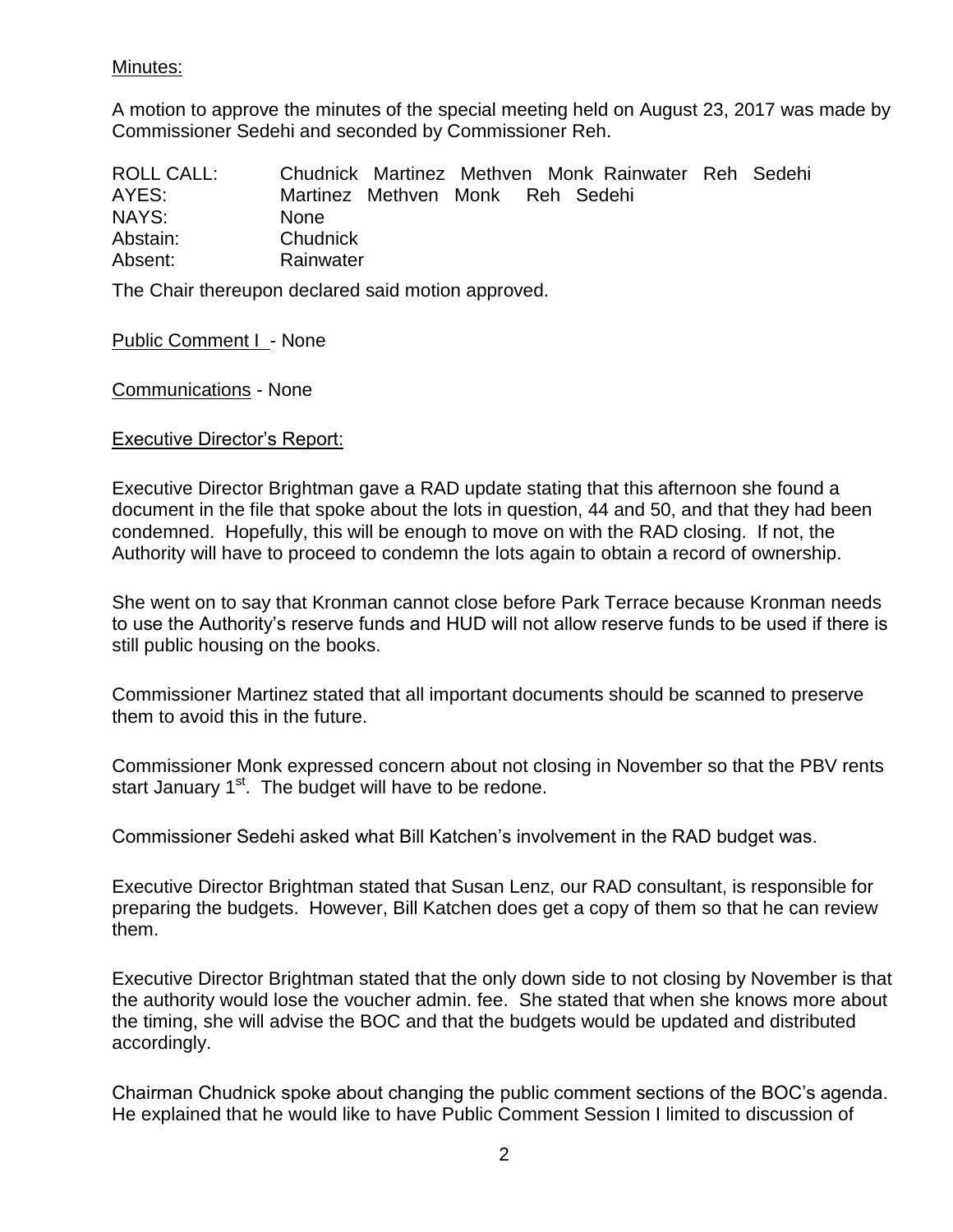agenda items only and limited to 3 to 5 minutes person and Public Comment Session II would be an open agenda with 3 to 5 minutes allowed per person.

Commissioner Sedehi expressed concern that someone may not be able to stay for the entire meeting and may not have an opportunity to speak.

Commissioner Martinez asked if tenants receive an agenda prior to the meeting.

Housing Director Sriwardena stated that she posts the agenda on all bulletin boards (one on each floor.) She stated that agendas are available.

A discussion ensued among the member about whether or not the agenda should be published on our webpage prior with the resolutions because items can change. It was decided that residents could obtain a copy of agendas and resolutions from the office prior to the meeting.

Commissioner Martinez expressed concern about limiting people's speaking time.

Commissioner Monk stated the time limit could be extended at the discretion of the Chair.

It was decided that the BOC would have the two separate public sessions.

Commissioner Monk asked if a resolution was needed.

Executive Director Brightman stated that it is not required.

Chairman Chudnick noted that the Authority received a SEMAP score of 100% and also noted Ms. Sriwardena's letter to Ms. Vivanco.

Attorney Report - nothing to report

Accountant Report - nothing to report

Staff Reports:

Commissioner Reh inquired about the ice cream vending machine.

Housing Director Sriwardena stated that it fell through and that they were looking for a replacement that would also include food items. She stated although this may not be considered the ideal way to eat, it is offered as an option to people who cannot get out.

Commissioner Reh asked about the beehive.

Housing Director Sriwardena stated that it is a hornet's nest and it was decided to leave it be until winter.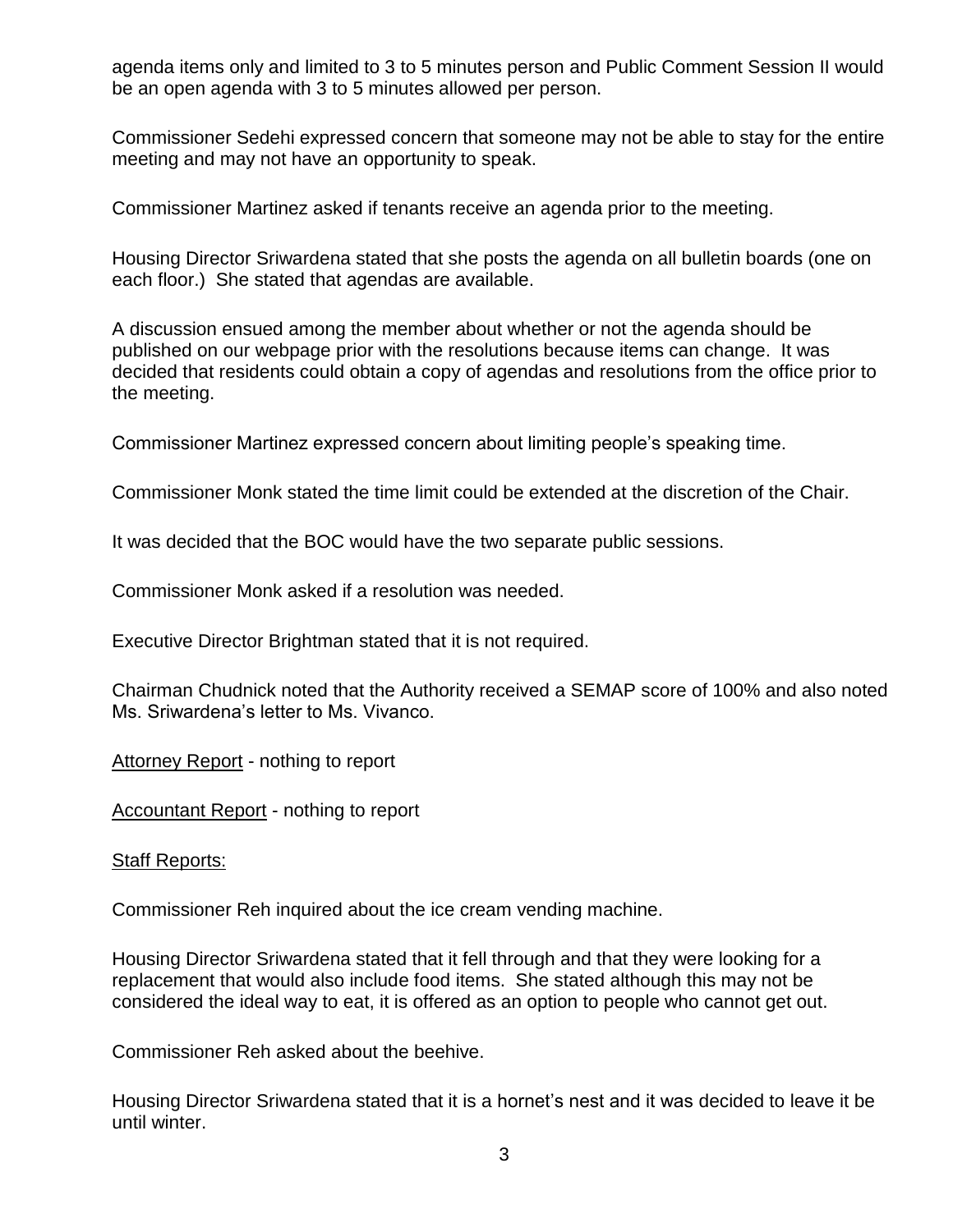Commissioner Methven stated that it's not bothering anyone and it would do more harm to try and remove it now, better to wait.

Commissioner Reh stated if it's not removed they will come back again.

Housing Director Sriwardena stated that the big issue was the squirrels. They scale the building. She asked that residents do not feed them.

Commissioner Monk asked about the public housing waiting list.

Housing Director Sriwardena expressed her desire to close it but wanted to wait until there was a greater number of Highland Park residents on it.

A discussion ensued about how to get more residents to apply.

Commissioner Monk asked Housing Director Sriwardena to send him the info so he could put it on the Highland Park Facebook page. He said that he could link the HPHA with other community groups.

Commissioner Sedehi stated that a brochure might be the best way.

Executive Director Brightman suggested having an open house when there is a vacancy so that people can see the building and the unit.

Commissioner Monk asked about the current number on the list.

Housing Director Sriwardena stated about 20 from Highland Park and 250 from outside Highland Park.

Executive Director Brightman stated that once we get tax credits, the income qualifications will be lowered from 80 to 60 percent of median income so that should be noted in any advertisement.

# Resolutions

a) Reso #2017-44 – Reso to Accept the Audit for FYE 3/31/17

Motion moved by Commissioner Monk and seconded by Commissioner Martinez to adopt Resolution #2017-44.

# **Discussion**

Commissioner Monk pointed out that the auditor's letter contained typos. He inquired as to where the surplus funds were held and what was the interest rate? He inquired about the authority's OPEB (retirement) obligation was and how it was funded. He further inquired about the agency's financial statements.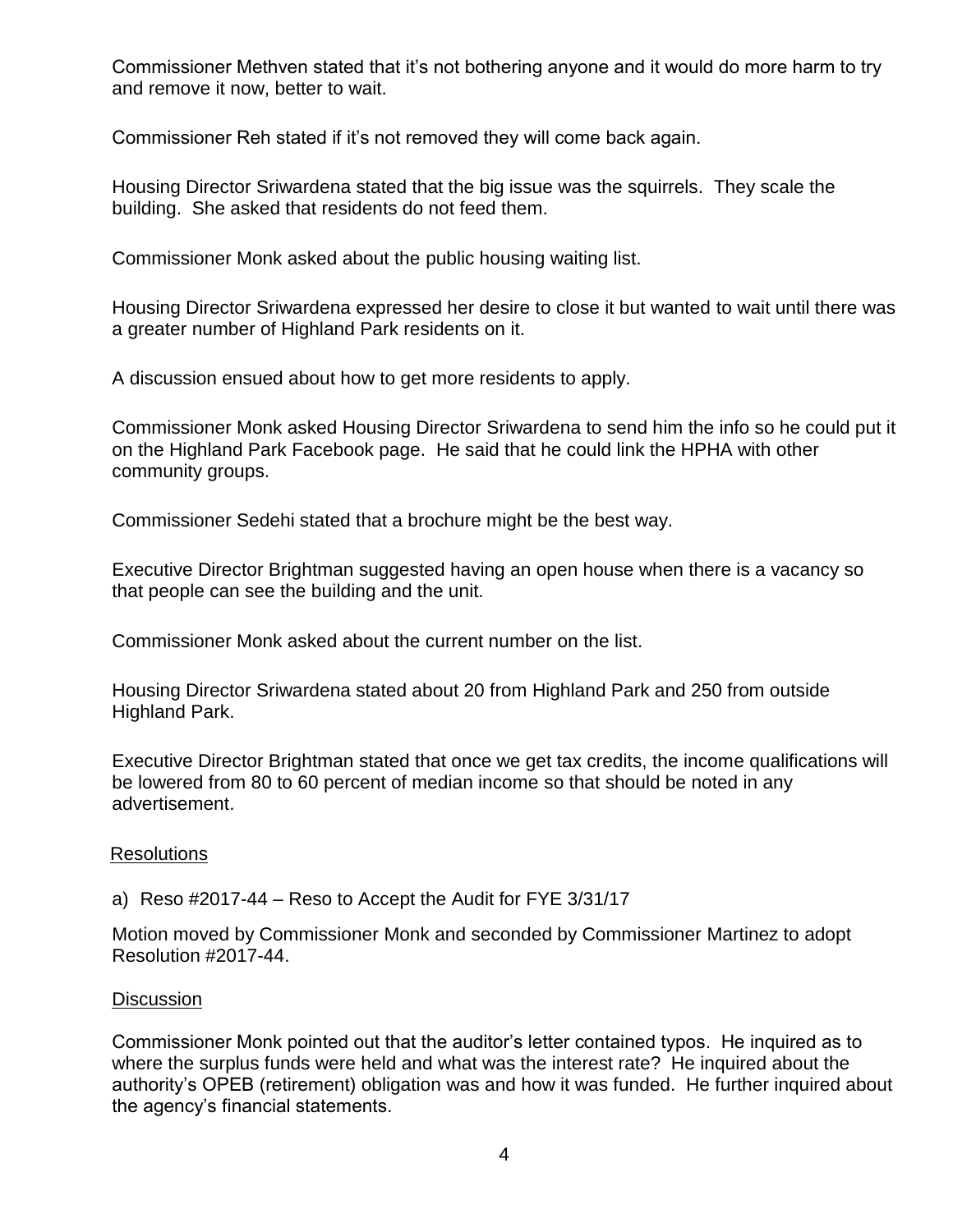Executive Director Brightman stated that she would inform Mr. Katchen of his questions and set-up a time for them to talk.

| ROLL CALL: | Chudnick Martinez Methven Monk Rainwater Reh Sedehi |  |  |  |
|------------|-----------------------------------------------------|--|--|--|
| AYES:      | Chudnick Martinez Methyen Monk Reh Sedehi           |  |  |  |
| NAYS:      | <b>None</b>                                         |  |  |  |
| Abstain:   | <b>None</b>                                         |  |  |  |
| Absent:    | Rainwater                                           |  |  |  |

The Chair thereupon declared said motion approved.

b) Reso #2017-45 – Adopting Monthly Bill List for July and August 2017

Motion moved by Commissioner Sedehi and seconded by Commissioner Reh to adopt Resolution #2017-45.

### **Discussion**

Commissioner Sedehi commented about having the payment frequency added to the list.

Commissioner Monk commented on all the phone/cable service providers and that it should be looked into to see if cost and or providers can be reduced.

Executive Director Brightman stated that she would have Christin Smolder prepare a list of services and providers for the next meeting.

| <b>ROLL CALL:</b> | Chudnick Martinez Methven Monk Rainwater Reh Sedehi |  |  |  |  |
|-------------------|-----------------------------------------------------|--|--|--|--|
| AYES:             | Chudnick Martinez Methven Monk Reh Sedehi           |  |  |  |  |
| NAYS:             | <b>None</b>                                         |  |  |  |  |
| Abstain:          | <b>None</b>                                         |  |  |  |  |
| Absent:           | Rainwater                                           |  |  |  |  |

The Chair thereupon declared said motion approved.

c) Reso #2017-46 – Establishing the Payment Standards for the HCV program

Motion moved by Commissioner Reh and seconded by Commissioner Sedehi to adopt Resolution #2017-46.

#### **Discussion**

Commissioner Martinez asked if this just pertained to the voucher program.

Executive Director Brightman answered, yes.

Commissioner Reh asked why the three bedroom standard was not raised.

Executive Director Brightman explained that most of the vouchers are for one and two bedroom units so it was more important to raise these standards as the three bedroom did not need it.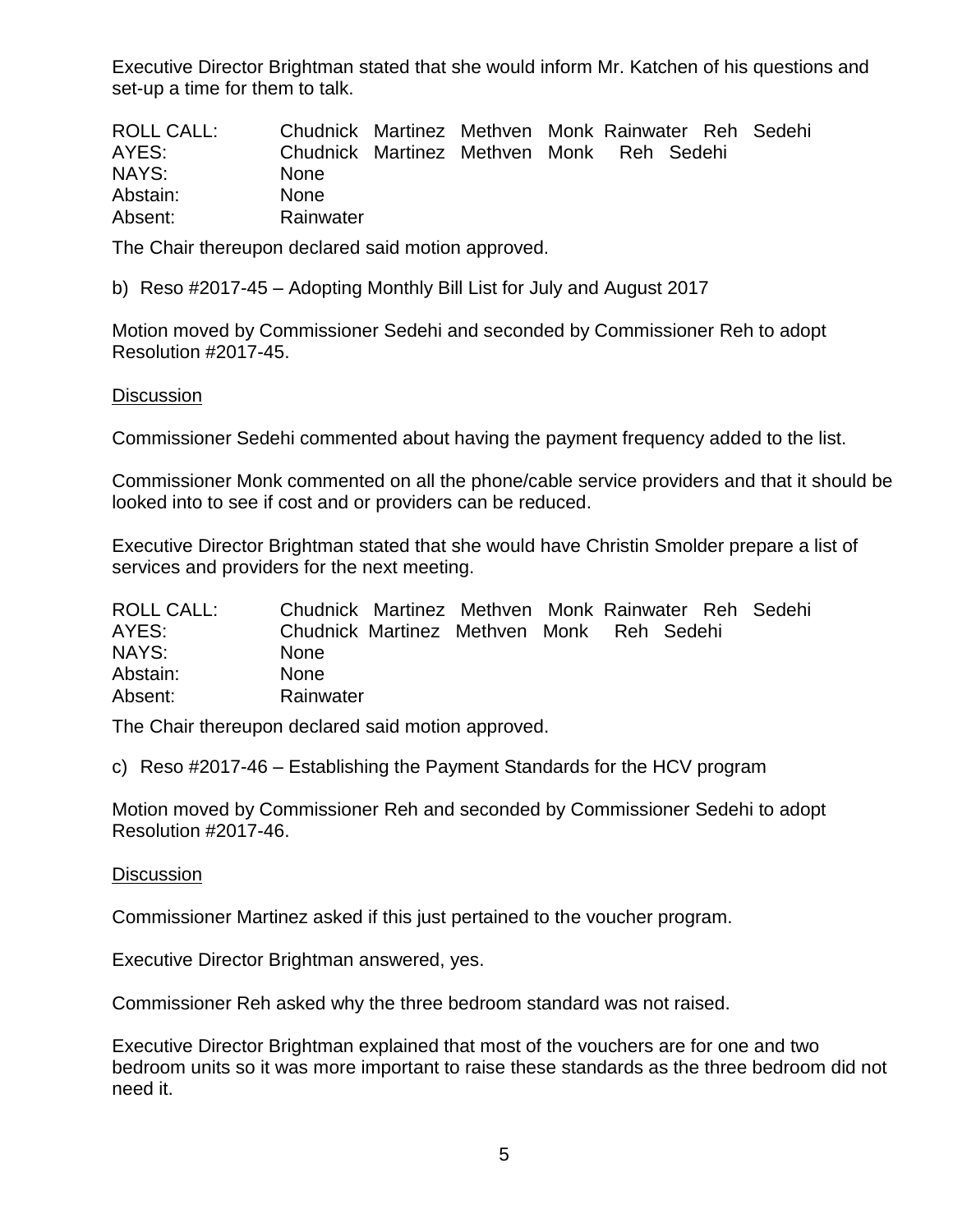| ROLL CALL: | Chudnick Martinez Methven Monk Rainwater Reh Sedehi |  |  |  |
|------------|-----------------------------------------------------|--|--|--|
| AYES:      | Chudnick Martinez Methven Monk Reh Sedehi           |  |  |  |
| NAYS:      | <b>None</b>                                         |  |  |  |
| Abstain:   | <b>None</b>                                         |  |  |  |
| Absent:    | Rainwater                                           |  |  |  |

The Chair thereupon declared said motion approved.

d) Reso #2017-47 – Annual Update of HCV Utility Allowance

Motion moved by Commissioner Reh and seconded by Commissioner Sedehi to adopt Resolution #2017-47.

| ROLL CALL: | Chudnick Martinez Methven Monk Rainwater Reh Sedehi |  |  |  |
|------------|-----------------------------------------------------|--|--|--|
| AYES:      | Chudnick Martinez Methyen Monk Reh Sedehi           |  |  |  |
| NAYS:      | <b>None</b>                                         |  |  |  |
| Abstain:   | <b>None</b>                                         |  |  |  |
| Absent:    | Rainwater                                           |  |  |  |

The Chair thereupon declared said motion approved.

e) Reso #2017-48 – Reso Authorizing and Amount of Compensation for Leasing & Management Services in the Agreement between the HPHA and the HPAHC

Motion moved by Commissioner Sedehi and seconded by Commissioner Reh to adopt Resolution #2017-48.

### **Discussion**

Executive Director Brightman stated that HUD wanted an amount inserted and that she discussed it with the accountant and agreed on the amount of \$200.00 per month.

| ROLL CALL: | Chudnick Martinez Methven Monk Rainwater Reh Sedehi |  |  |  |
|------------|-----------------------------------------------------|--|--|--|
| AYES:      | Chudnick Martinez Methven Monk Reh Sedehi           |  |  |  |
| NAYS:      | <b>None</b>                                         |  |  |  |
| Abstain:   | <b>None</b>                                         |  |  |  |
| Absent:    | Rainwater                                           |  |  |  |

The Chair thereupon declared said motion approved.

### New Business

Executive Director Brightman informed the BOC that she would not be available for the November 8<sup>th</sup> meeting.

It was decided that the meeting would be rescheduled to November 15, 2017.

Commissioner Monk stated that he wanted to talk more about memorializing the documentation discussion earlier.

Chairman Chudnick formed an ad hoc committee to discuss this matter that would include Diane Reh, Don Monk and himself.